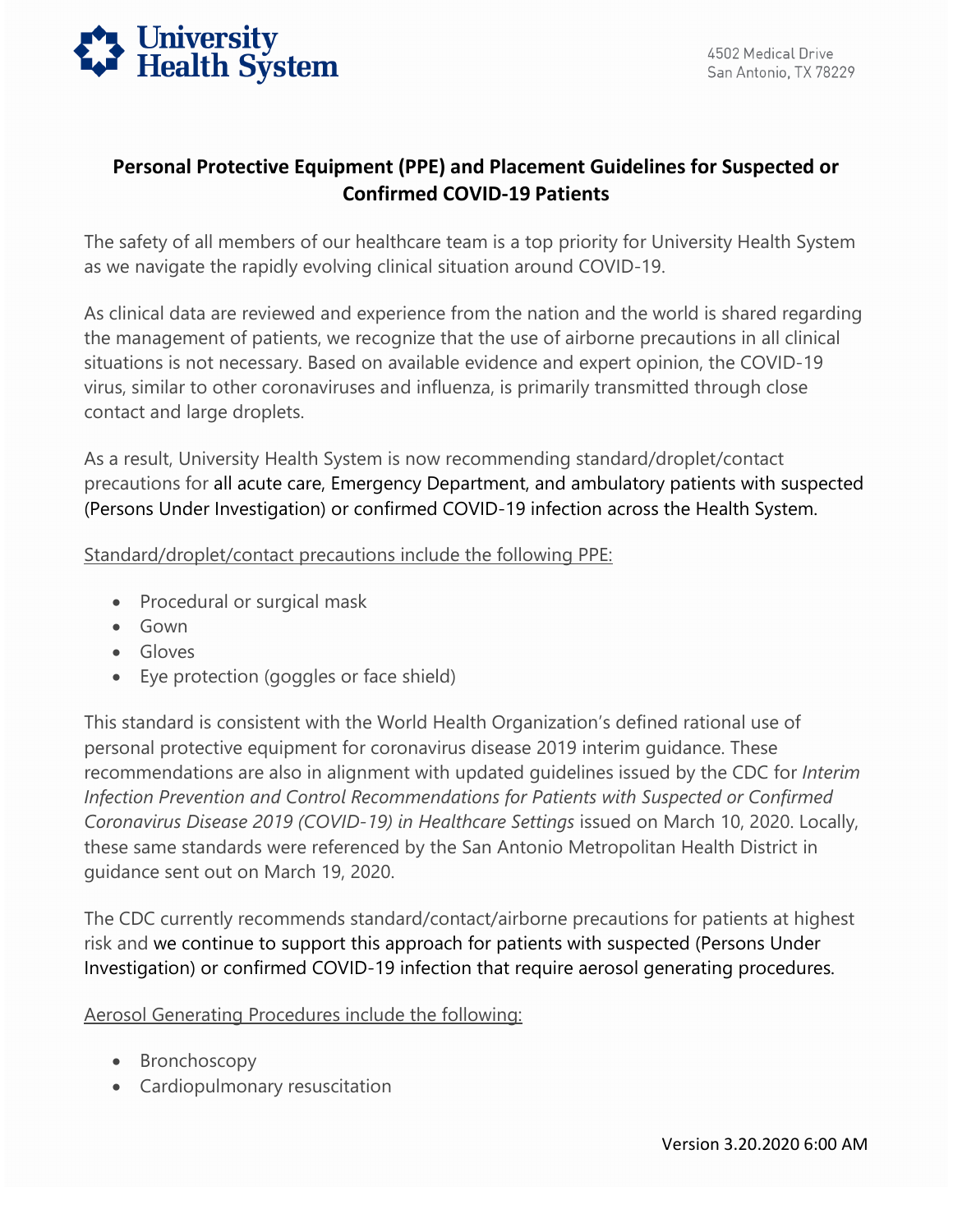

San Antonio, TX 78229

- Endotracheal intubation
- Nebulizer therapy
- Non-invasive positive pressure ventilation (e.g. BiPAP machine)
- Suctioning
- Sputum induction
- Tracheostomy
- Ventilated patient with dislodged tubing

precautions. Therefore, suspected (Persons Under Investigation) or confirmed COVID-19 patients that require aerosol generating procedures will be performed using airborne/droplet/contact

Standard/contact/airborne precautions include the following PPE:

- N95 respirator
- Gown
- Gloves
- Eye protection (goggles or face shield)

Collection of samples using nasopharyngeal or oropharyngeal swabs is not considered an aerosol generating procedure. This can be done safely for Persons Under Investigation (PUI) using the standard/droplet/contact precautions listed above.